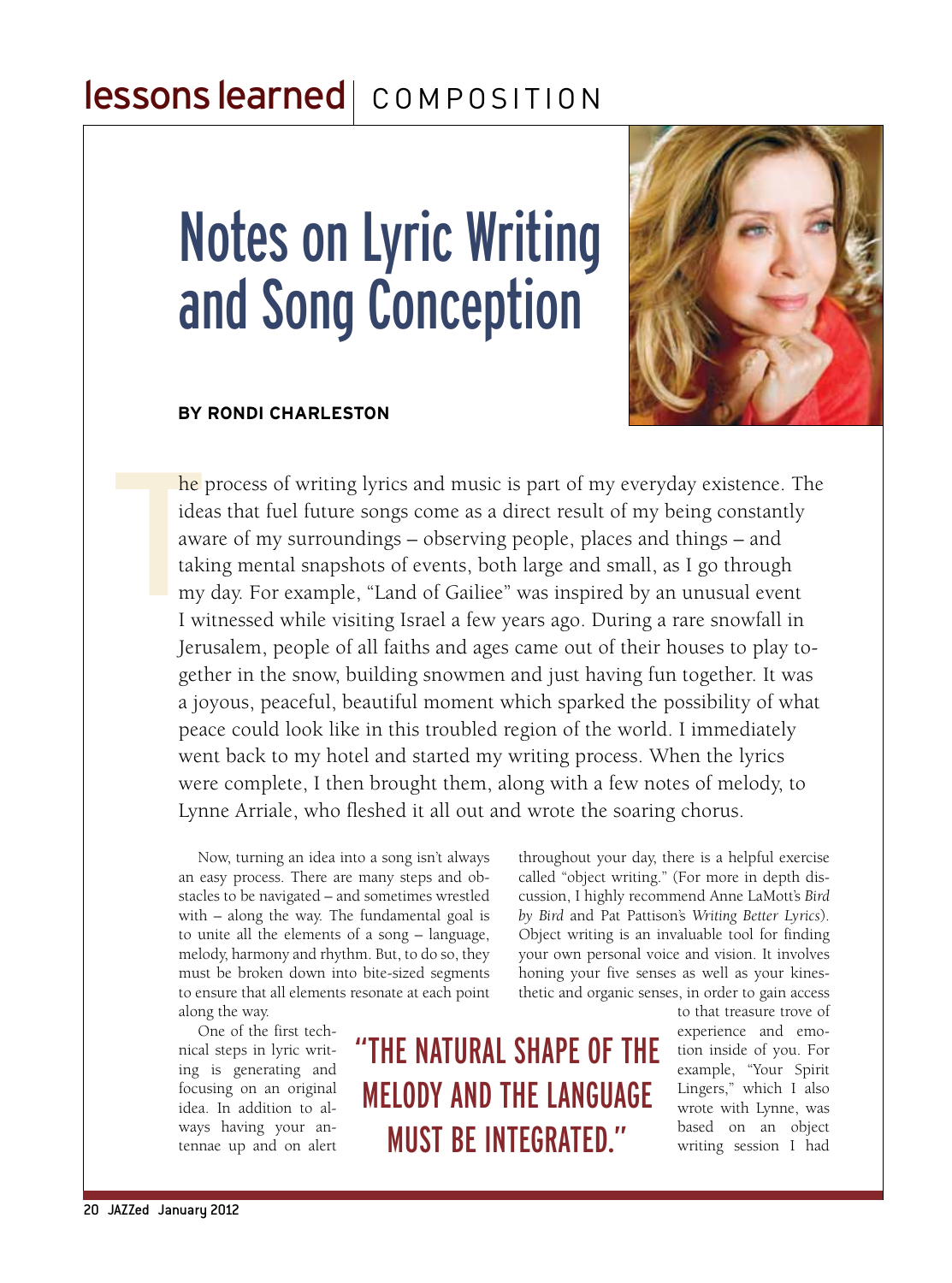### lessons learned

using an autobiographical book written by my great–grandmother about my family's emigration from Norway in the 1800s, and subsequent trek by wagon train across the country to Oregon. I was awed by the hardships she overcame, her strong faith and inner strength and the remnants of personality traits I noticed in others and myself in my family and how they lived on through us still.

The next step is to focus your perspective – adding the elements of "who, what, when, where, how and why" to the mix. Will it be first person narrative? Direct address? Third person? This requires discipline – choosing a lane, shall we say, and sticking to it.

Now you are ready to start a worksheet! Again, I recommend Pat Pattison's book for this. As he puts it, you want to generate words in a specific "key" – just as you would for music. Let's say you wanted to write a song about your mother or father. You would begin by making lists of words that related somehow to them and this idea. Then group them into nouns, verbs, adjectives, and start mixing them up in order to find fresh metaphors. This is exciting stuff – not unlike juxtaposing chords to find new tonalities!!! Then it's on to short sentences and hopefully finding some new, unexpected meaning and nuance along the way.

After paring down your word choices, you can add rhymes to your worksheet. It's helpful to think about rhymes in the same way you think about chords. Landing on a solid rhyme is like landing on the tonic after a series of changes. Sometimes you want to land squarely, but often, you have a more interesting story to tell that benefits from the element of surprise or the unexpected. You might want to unbalance the rhyming scheme and take the listener on a different journey! This is where skill plays an important role. Don't be afraid to experiment.

Ultimately, we unite words and



melody emotionally in addition to syllables and notes. The natural shape of the melody and the language must be integrated. Rhythm is then united with meaning. It's a thrilling and intoxicating process and when it works, there is nothing more exciting in the world – well worth the hours, days and weeks of time and effort that go into creating it!

 I also truly love working with students privately and now in workshops. Every student comes with their own unique set of gifts and challenges. I try to assess them in the first few sessions and then tailor an approach that will work best for them. For example, one student came in with a naturally beautiful